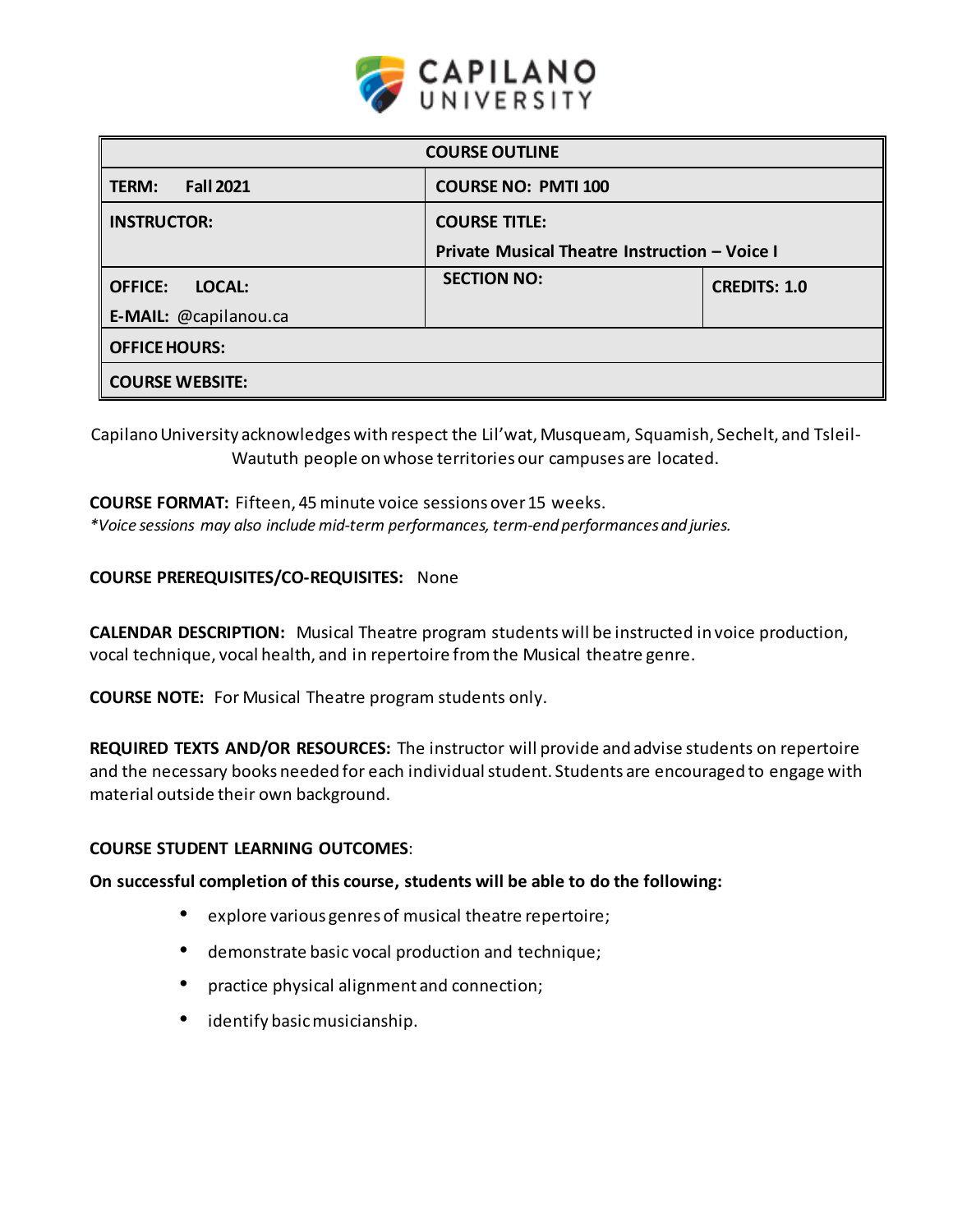**COURSE CONTENT:** The content and week-by-week breakdown of the course will vary by term and instructor. The following is a sample:

| <b>Week</b> | <b>Material Covered</b>            | <b>Assignments Due</b> |
|-------------|------------------------------------|------------------------|
|             | Introduction to Course             | *See Syllabus          |
| $2 - 6$     | Practical Voice Training/Technique |                        |
| $7 - 10$    | <b>Application in Practice</b>     |                        |
| $10 - 13$   | Application into Performance       |                        |
| $14 - 15$   | Finish Final Assignment(s)/Juries  |                        |

# **EVALUATION PROFILE:**

| Vocal Health & Technique      | 10-30%     |
|-------------------------------|------------|
| Assignment(s)                 | 20-60%     |
| Juries                        | $10 - 20%$ |
| <b>Professional Practices</b> | $15 - 25%$ |
|                               |            |

# **ASSIGNMENTS**

The assignment structure for this course is determined by the instructor in accordance with the learning outcomes outlined above. Please refer to the course syllabus and eLearn site for a more detailed breakdown.

**Vocal Health and Techniques:** will be discussed with each student. Various exercises that address the voice type and specific challenges the student faces will be explored and practiced to improve vocal technique and skill.

**Assignment(s)**: This course will have assessments such as repertoire research and execution, transcribing lessons and keeping a weekly journal, building an audition book, a 'special assignment' designed to improve the student's knowledge and understanding of various aspects of the Musical Theatre genre and demonstrating the skills that reflect their ideas and work garnered during the course.

**Juries:** Throughout the term students will prepare repertoire from the Musical Theatre (or other relevant canons), which will be presented to the voice faculty during the exam period.

# **Professional Practices:**

The grade reflects the departments Professional Practices document as laid out in the Student Handbook and the syllabus. Professional Practices and expectations specific to this class will be reviewed by the instructor.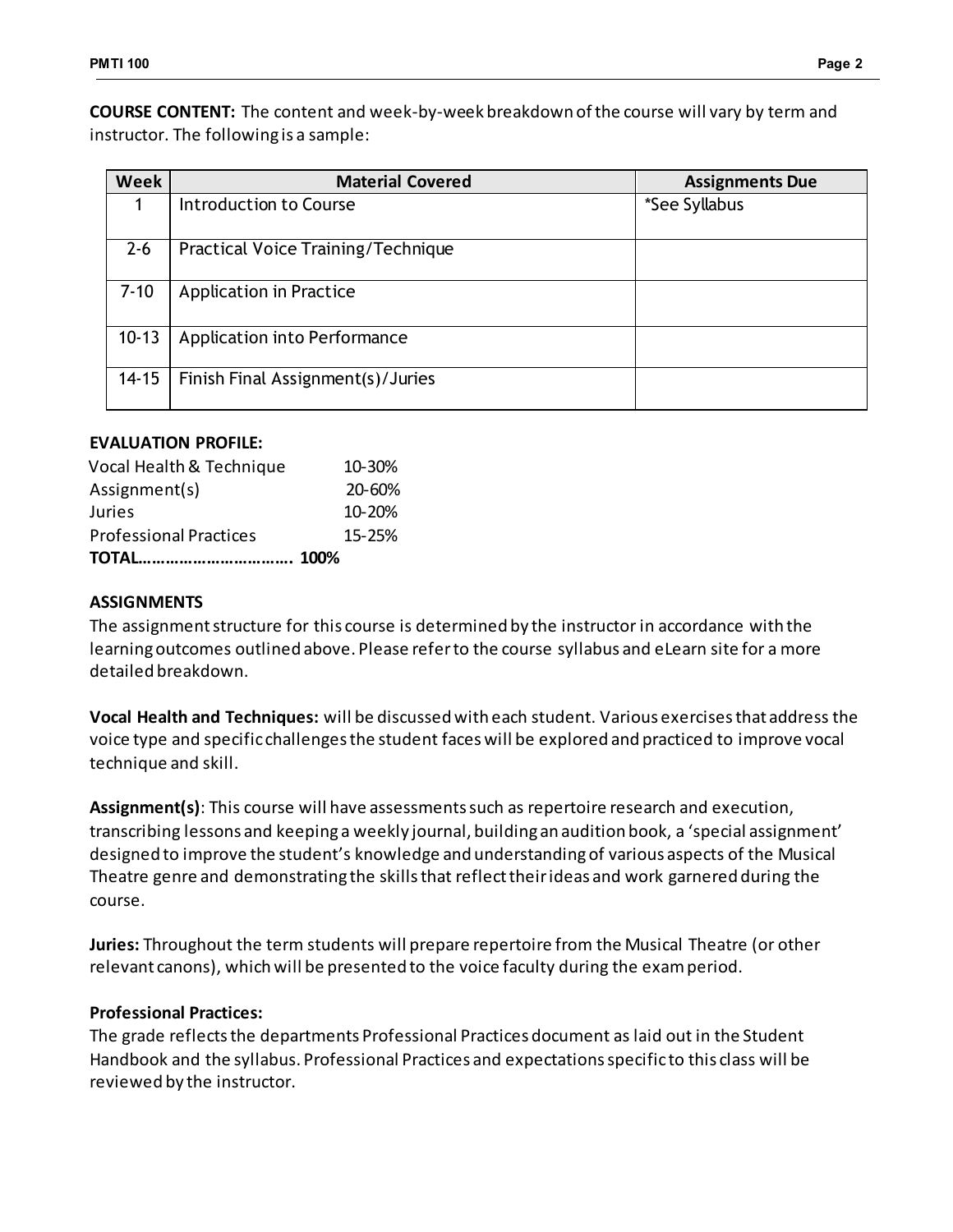#### **GRADING PROFILE**

|               |                               | = 90-100   B+ = 77-79   C+ = 67-69   D = 50-59 |            |
|---------------|-------------------------------|------------------------------------------------|------------|
| $= 85 - 89$   |                               | $  B = 73-76   C = 63-66$                      | $F = 0-49$ |
| $A - = 80-84$ | $  B - = 70-72   C - = 60-62$ |                                                |            |

### **Incomplete Grades**

Grades of Incomplete "I" are assigned only in exceptional circumstances when a student requests extra time to complete their coursework. Such agreements are made only at the request of the student, who is responsible to determine from the instructor the outstanding requirements of the course.

#### **Late Assignments**

Assignments are due at the beginning of the class on the due date listed. If you anticipate handing in an assignment late, please consult with your instructor beforehand.

# **Missed Exams/Quizzes/Labs, etc.**

Make-up exams, quizzes, and/or tests are given at the discretion of the instructor. They are generally given only in medical emergencies or severe personal crises. Some missed labs or other activities may not be able to be accommodated. Please consult with your instructor.

#### **Attendance**

This course is built around an active classroom component. Students are expected to attend all classes and associated activities.

# **English Usage**

Students are expected to proofread all written work for any grammatical, spelling, and stylistic errors. Instructors may deduct marks for incorrect grammar and spelling in written assignments.

# **Electronic Devices**

Students may use electronic devices during class for note-taking only.

# **On-line Communication**

Outside of the classroom, instructors will (if necessary) communicate with students using either their official Capilano University email or eLearn; please check both regularly. Official communication between Capilano University and students is delivered to students' Capilano University email addresses only.

# **UNIVERSITY OPERATIONAL DETAILS**

# **Tools for Success**

Many services are available to support student success for Capilano University students. A central navigation point for all services can be found at:<https://www.capilanou.ca/student-life/>.

# **Capilano University Security: download the [CapU Mobile Safety App](https://www.capilanou.ca/student-life/support--wellness/safety--security/capu-safe-app/)**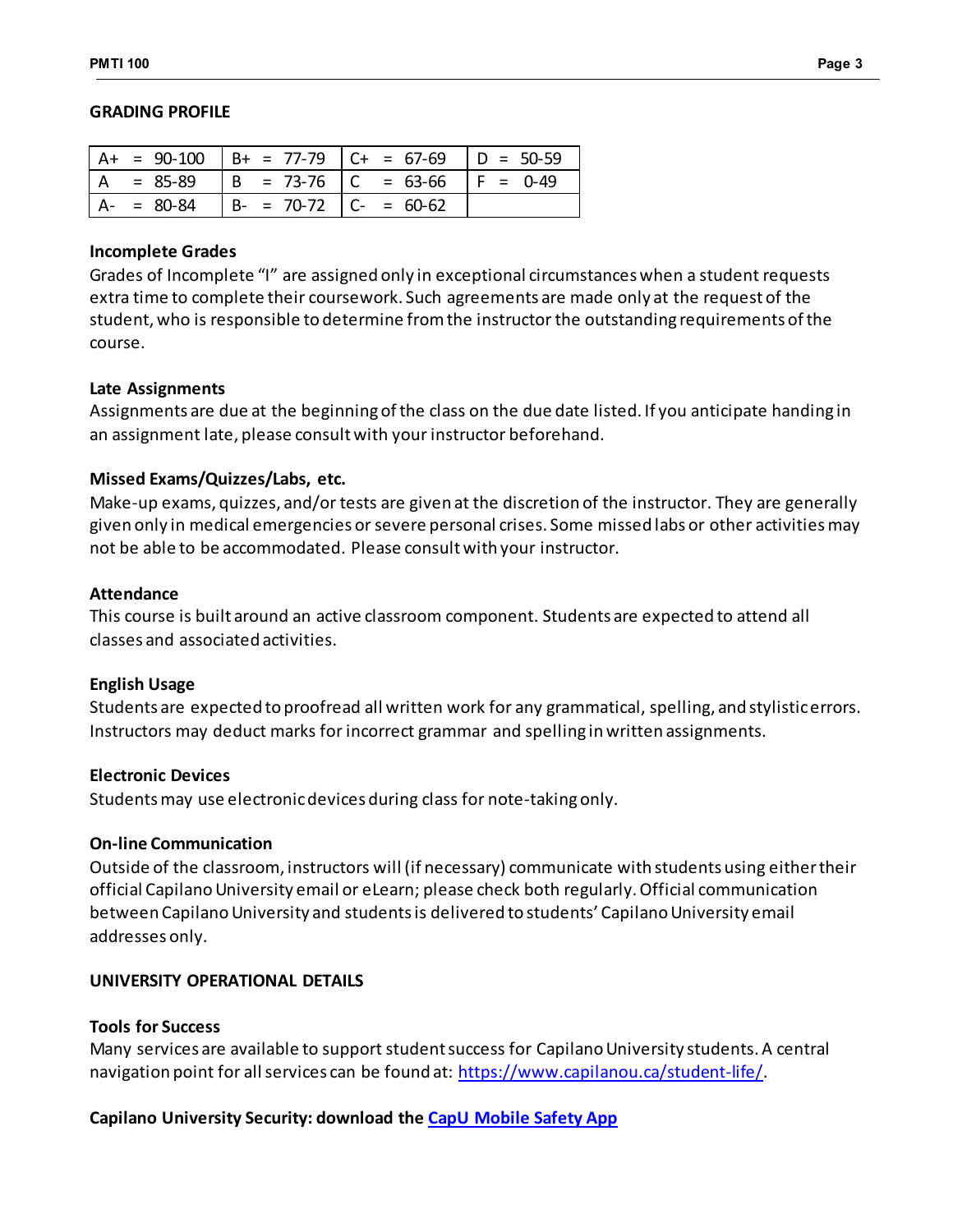# **Policy Statement (S2009-06)**

Capilano University has policies on Academic Appeals (including appeal of final grade), Student Conduct, Academic Integrity, Academic Probation and other educational issues. These and other policies are available on the University website.

# **Academic Integrity (S2017-05)**

Any instance of academic dishonesty or breach of the standards of academic integrity is serious and students will be held accountable for their actions, whether acting alone or in a group. See policy and procedures S2017-05 Academic Integrity for more information: [https://www.capilanou.ca/about](https://www.capilanou.ca/about-capu/governance/policies/)[capu/governance/policies/](https://www.capilanou.ca/about-capu/governance/policies/).

Violations of academic integrity, including dishonesty in assignments, examinations, or other academic performances, are prohibited and will be handled in accordance with the Student Academic Integrity Procedures.

**Academic dishonesty** is any act that breaches one or more of the principles of academic integrity. Acts of academic dishonesty may include but are not limited to the following types:

**Cheating**: Using or providing unauthorized aids, assistance or materials while preparing or completing assessments, or when completing practical work (in clinical, practicum, or lab settings), including but not limited to the following:

- Copying or attempting to copy the work of another during an assessment;
- Communicating work to another student during an examination;
- Using unauthorized aids, notes, or electronic devices or means during an examination;
- Unauthorized possession of an assessment or answer key; and/or,
- Submitting of a substantially similar assessment by two or more students, except in the case where such submission is specifically authorized by the instructor.

**Fraud**: Creation or use of falsified documents.

**Misuse or misrepresentation of sources**: Presenting source material in such a way as to distort its original purpose or implication(s); misattributing words, ideas, etc. to someone other than the original source; misrepresenting or manipulating research findings or data; and/or suppressing aspects of findings or data in order to present conclusions in a light other than the research, taken as a whole, would support.

**Plagiarism**: Presenting or submitting, as one's own work, the research, words, ideas, artistic imagery, arguments, calculations, illustrations, or diagrams of another person or persons without explicit or accurate citation or credit.

**Self-Plagiarism**: Submitting one's own work for credit in more than one course without the permission of the instructors, or re-submitting work, in whole or in part, for which credit has already been granted without permission of the instructors.

**Prohibited Conduct**: The following are examples of other conduct specifically prohibited: